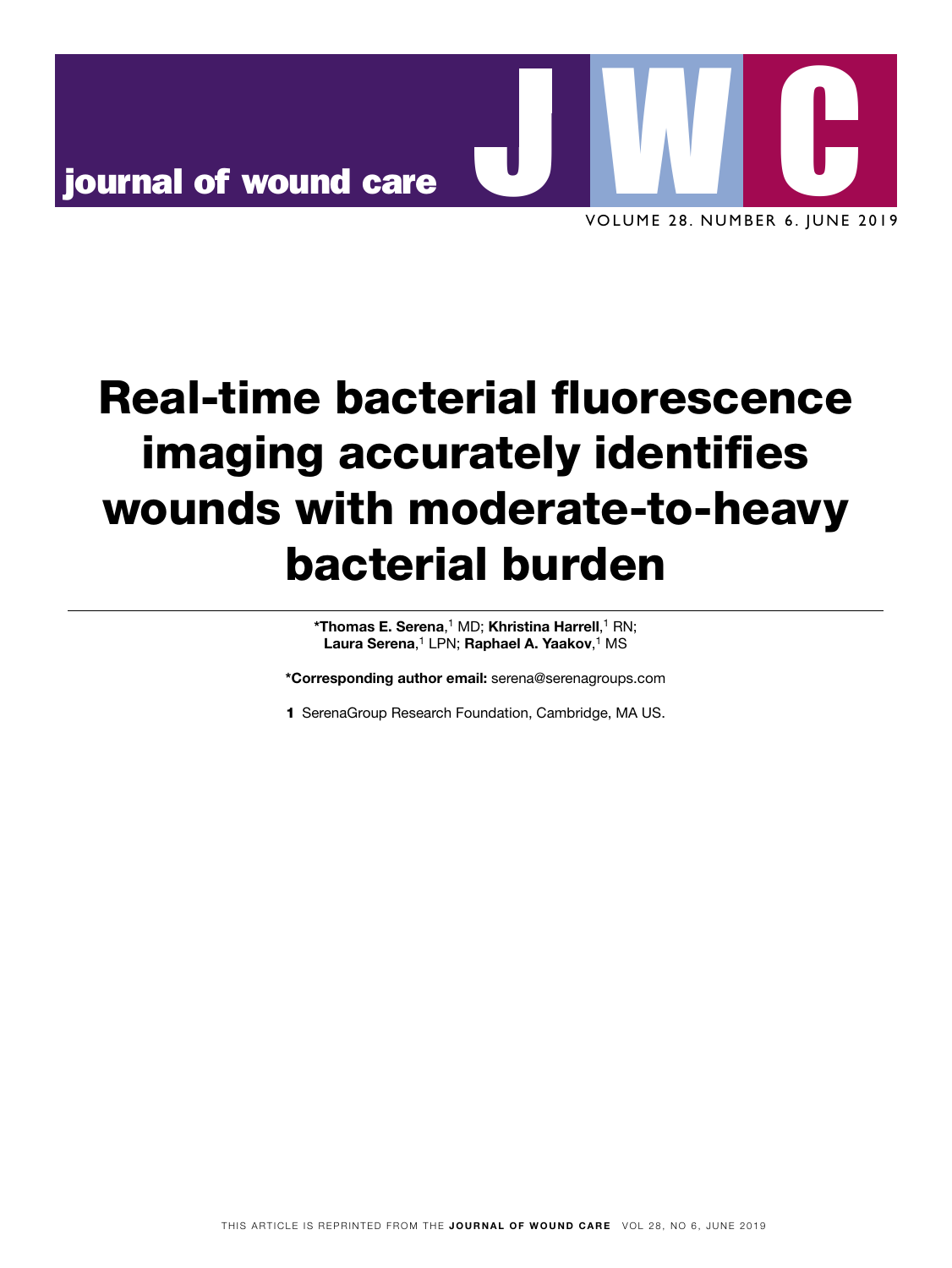## Real-time bacterial fluorescence imaging accurately identifies wounds with moderate-to-heavy bacterial burden

**Objective:** Clinical evaluation of signs and symptoms (CSS) of infection is imperative to the diagnostic process. However, patients with heavily colonised and infected wounds are often asymptomatic, leading to poor diagnostic accuracy. Point-of-care fluorescence imaging rapidly provides information on the presence and location of bacteria. This clinical trial (#NCT03540004) aimed to evaluate diagnostic accuracy when bacterial fluorescence imaging was used in combination with CSS for identifying wounds with moderate-toheavy bacterial loads.

**Methods:** Wounds were assessed by study clinicians using NERDS and STONEES CSS criteria to determine the presence or absence of moderate-to-heavy bacterial loads, after which the clinician prescribed and reported a detailed treatment plan. Only then were fluorescence images of the wound acquired, bacterial fluorescence determined to be present or absent and treatment plan adjusted if necessary. Results: We examined 17 VLUs/2 DFUs. Compared with CSS alone,

use of bacterial fluorescence imaging in combination with CSS significantly improved sensitivity (22% versus 72%) and accuracy (26% versus 74%) for identifying wounds with moderate-to-heavy bacterial loads (≥104 CFU/g, p=0.002). Clinicians reported added value of fluorescence images in >90% of study wounds, including identification of wounds incorrectly diagnosed by CSS (47% of study wounds) and treatment plan modifications guided by fluorescence (73% of study wounds). Modifications included image-guided cleaning, treatment selection, debridement and antimicrobial stewardship. **Conclusion:** Findings from this pilot study suggest that when used in combination with CSS, bacterial fluorescence may: (1) improve the diagnostic accuracy of identifying patients with wounds containing moderate-to-heavy bacterial loads and (2) guide more timely and appropriate treatment decisions at the point-of-care. **Declaration of interest:** This clinical trial was sponsored by MolecuLight Inc., Toronto, Canada.

#### bacterial fluorescence imaging ● MolecuLight ● wound assessment ● wound infection

hronic wounds frequently harbour<br>
moderate-to-heavy levels of bacteria,<br>
which can challenge the accuracy of<br>
clinical diagnosis and contribute to poor<br>
patient outcomes.<sup>1</sup> Wounds with<br>
moderate-to-heavy bacterial loads t moderate-to-heavy levels of bacteria, which can challenge the accuracy of clinical diagnosis and contribute to poor patient outcomes.1 Wounds with and reduce patients' quality of life (QoL), while increasing health-care costs. $5$  Left untreated, these wounds can cause local or systemic infections and, in some cases, patient loss of limbs.<sup>3,6</sup> While wound cultures remain a routine part of the standard of care (SoC), tools enabling real-time visualisation of bacteria in the wound remain an unmet need. Accurate bacterial cultures rely on accurate wound sampling, and culture results are often delayed by days and therefore have limited use in real-time assessment or informing treatment selection during a patient's visit.<sup>7</sup> Accordingly, numerous detection schemes, mnemonics and checklists have been developed around the 'classic signs and symptoms' (CSS) of the bacterial-infection continuum such as pain, lack of healing, purulent exudate, erythema, heat and oedema.<sup>1,8-14</sup> Examples are

1 SerenaGroup Research Foundation, Cambridge, MA US.

the NERDS and STONEES mnemonics,<sup>8</sup> developed to evaluate the presence or absence of clinical signs of critical colonisation (NERDS) or infection (STONEES).8,9 Under this mnemonic NERDS is — non-healing, exudate, red and bleeding surface or granulation tissue, debris, smell or unpleasant odour; and STONEES — size is bigger, temperature is increased, osteomyelitis probe to or exposed bone, new or satellite areas of breakdown, exudate, erythema/oedema, smell.<sup>8,9</sup> Note that the most recent International Wound Infection Institute (IWII) guidelines for assessing a wound for infection have replaced the term critical colonisation with local or covert infection.<sup>1</sup> While these solutions have been found to be useful, their widespread adoption has been limited and inconsistent across the world.<sup>1</sup>

The CSS of wound infection reflect the response of the host to the presence of elevated bacterial levels in wounds along with underlying comorbidities and do not detect the bacteria themselves. $<sup>1</sup>$  This is problematic</sup> for several reasons:

- Host response to bacteria varies widely and is often entirely absent (i.e. patient is asymptomatic)<sup>15-18</sup>
- Observation of signs and symptoms is subjective and inter-observer variability is high $19,20$
- Signs and symptoms, when present, fail to show the clinician where the bacteria are, as they are invisible to the unaided eye.

<sup>\*</sup>Thomas E. Serena,<sup>1</sup> MD; Khristina Harrell,<sup>1</sup> RN; Laura Serena,<sup>1</sup> LPN; Raphael A. Yaakov,<sup>1</sup> MS

<sup>\*</sup>Corresponding author email: serena@serenagroups.com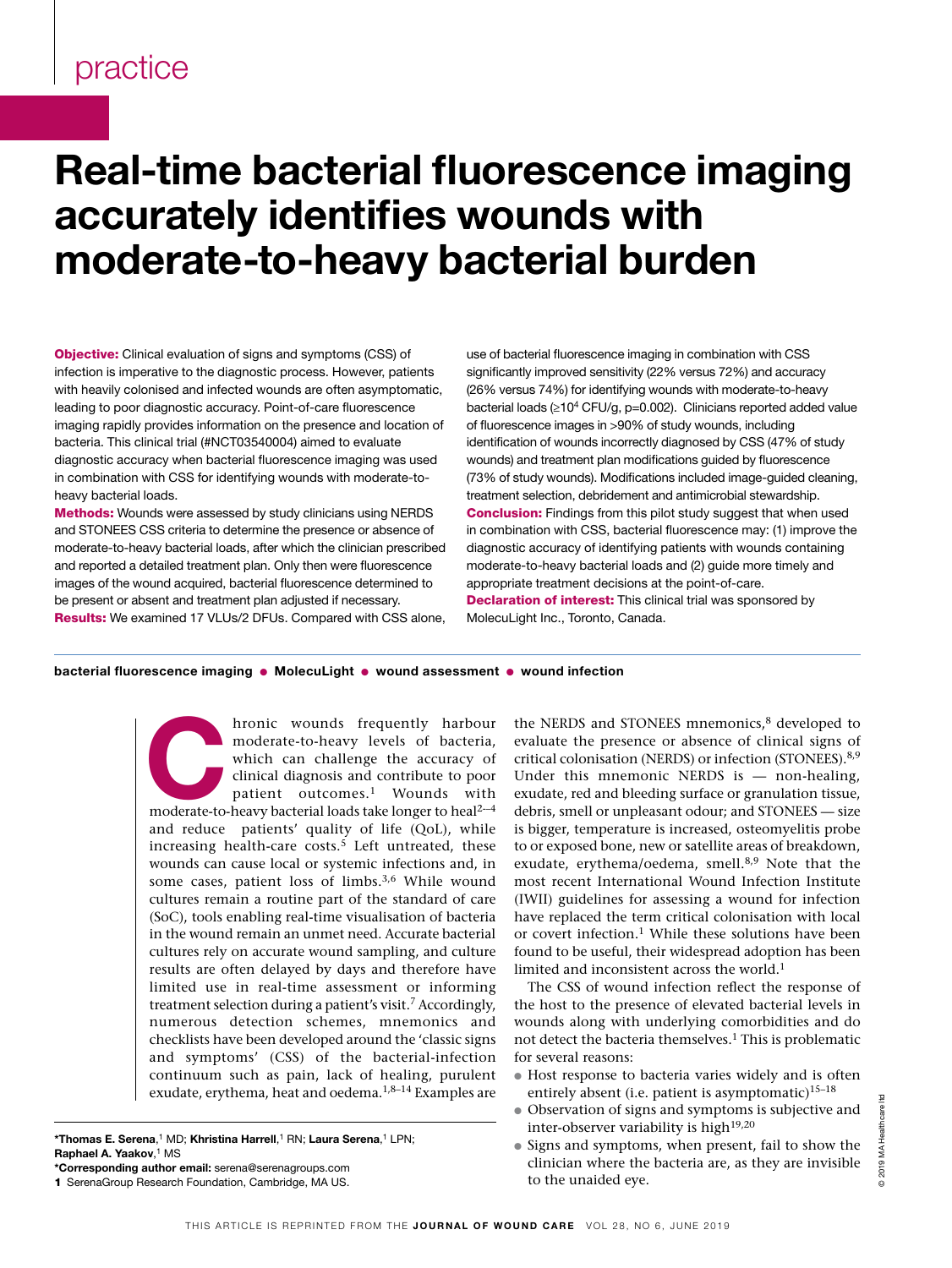A meta-analysis of 15 clinical studies<sup>9,15,18,21-25</sup> evaluating the effectiveness of various CSS in 1056 chronic wounds found that pain was the only useful sign or symptom in diagnosing infection.<sup>17</sup> Other 'classic signs' of infection such as purulent exudate, erythema, heat and oedema had no predictive value in diagnosing infection.<sup>17</sup> which most studies classified as a bacterial load of  $10<sup>5</sup>$  colony forming units/gram (CFU/g) or higher.<sup>15,17,18,22</sup> However, the absence of pain cannot rule out infection, and the high prevalence of diabetic foot ulcer (DFU) patients with neuropathy26 greatly reduces the usefulness of pain alone as an infection predictor. Moreover, identifying wounds with bacterial colonisation presents an even greater challenge using the standard of care, as colonisation can occur in asymptomatic patients.4 Gardner et al.16 have shown that no individual signs of infection are adequate predictors of bacterial loads greater than  $10^6$ CFU/g in DFU wounds.<sup>16</sup> Furthermore, various combinations of individual signs and symptoms obtained using CSS checklists also have poor predictive value for identifying wounds with significantly elevated bacterial loads.16,17 Real-time information about bacterial presence and location in wounds, obtained from fluorescence images, may increase the predictive value of these checklists in identifying wounds with elevated bacterial burden.

A handheld fluorescence imaging device can be used at the point-of-care to visualise tissue and bacterial fluorescence within and around wounds in real-time without contact with the patient or need for contrast agents.27–34 While most wound tissues fluoresce green (mainly due to connective tissues and other endogenous fluorophores), bacteria emit characteristic red or cyan fluorescence when illuminated by the device's safe violet excitation light  $(40nm).<sup>34</sup>$  The device visualises these red and cyan coloured bacterial fluorescence signals, which are emitted by endogenous porphryins<sup>35–38</sup> and pyoverdines,<sup>39,40</sup> respectively. Porphyrins are a naturally occurring, red-fluorescing by-product of bacterial haem production<sup>37,38</sup> and are produced by a majority of bacterial species commonly found in wounds.41 In contrast, pyoverdines are fluorophores specific to the pseudomonads, $39$  most notably *Pseudomonas aeruginosa*, a common wound pathogen requiring early identification and tailored treatments.42 Cyan-fluorescing pyoverdines are produced endogenously by these bacteria as part of the pseudomonad iron acquisition process.40 Multi-centre clinical trials have previously established that the positive predictive value of red and/or cyan fluorescence observed in wounds with this handheld imaging device for detecting bacteria is 100%, i.e. no false positives were detected.33,43 Based on these results, we conducted a single centre clinical trial to test our hypothesis that real-time knowledge about wound bacterial fluorescence could improve the identification of wounds containing moderate-to-heavy bacterial loads that were not evident with standard CSS wound assessment alone.

Fig 1. Example standard mode (a) and fluorescence mode (b) images of a venous leg ulcer. Yellow calibration stickers were required for wound measurement (area of 1.99cm<sup>2</sup> outlined in white, length 'L' and width 'W' shown as green and blue lines across the wound bed). The square surrounding each sticker indicates that they have been detected by the measurement tool. Blue circle denotes the wound center as identified by study clinician, where a biopsy would be taken. Hatched white outlines on fluorescence image denote regions of red-fluorescence identified by the study clinician



#### **Methods**

#### Trial recruitment and documentation

Adult patients presenting at an advanced outpatient wound research clinic with a variety of wound types, DFUa, venous leg ulcers (VLU), pressure ulcers (PU) and surgical wounds, of unknown infection status were consented for a prospective, single-blind, single centre clinical trial (clinicaltrials.gov #NCT03540004). Patients were excluded if they had been treated with an investigational drug within the last month, had recently (<30 days) had their wound biopsied or curettaged, used antibiotics (topical, oral or intravenous) within the previous two-weeks, were not able to consent, or had any contraindication to routine wound care and/or monitoring. Additionally, wounds that could not be completely imaged by the study device because of inaccessibility due to anatomical location were ineligible for the study.

All procedures were performed in compliance with the Declaration of Helsinki as well as local laws and guidelines. This study was approved by an external institutional review board (IRB), Veritas. All patient participants provided written consent on an IRB-approved informed consent form (ICF). An IRB-approved ICF checklist was used to ensure the patient was provided with all required study information and was given sufficient time to ask questions and make an informed decision regarding their participation. Before the trial started, study clinicians were trained on use of the device, trial procedures and conduct — as per good clinical practices — and were tested for colour blindness. Study

 $\tilde{E}$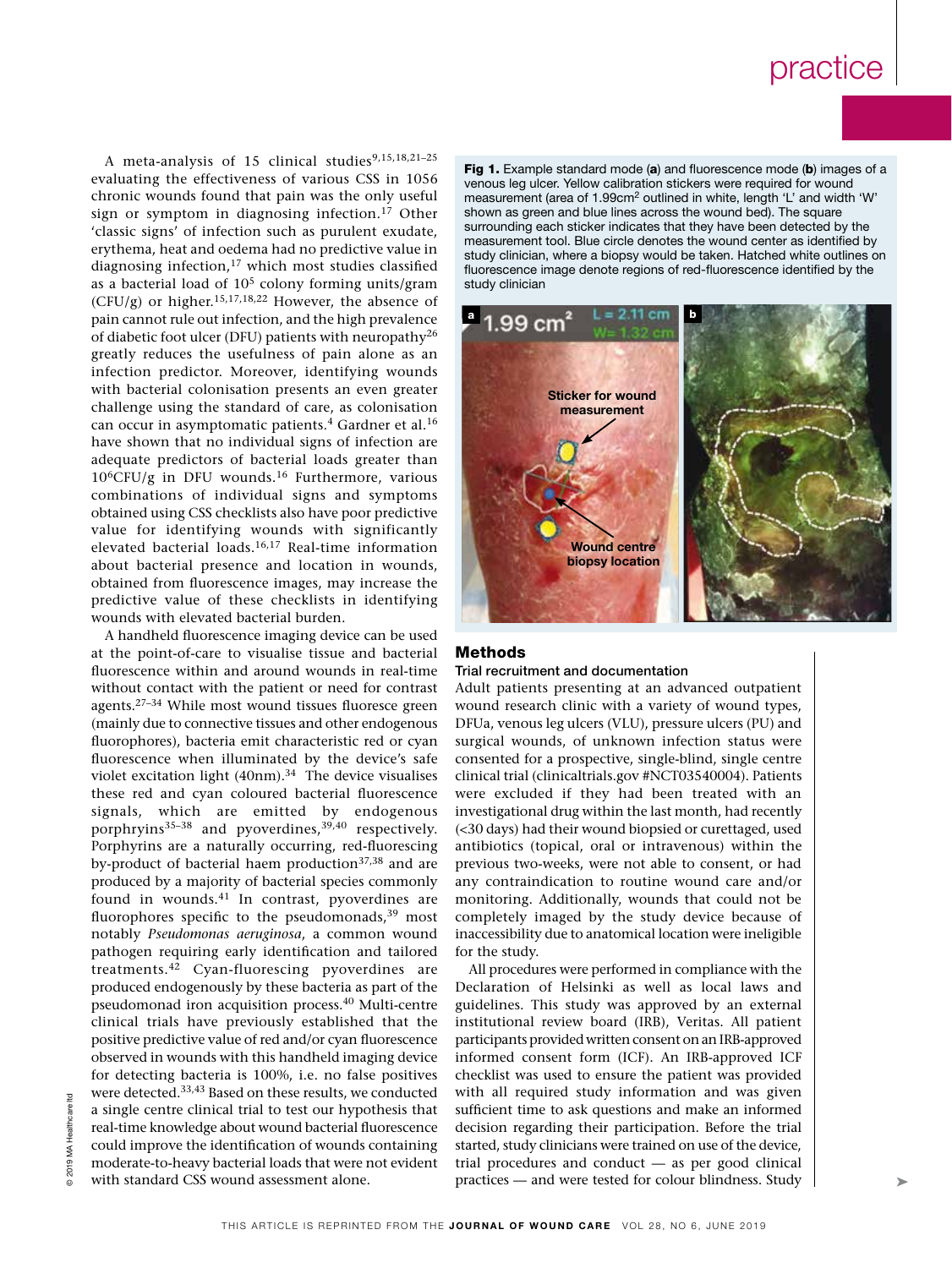clinicians were also provided on-site training in fluorescence image interpretation<sup>34</sup> by the device manufacturer (MolecuLight Inc.)<sup>44</sup> and were required to pass a standardised test (passing grade: ≥80%) evaluating fluorescence image interpretation before trial participation. Previously obtained fluorescence images were used for image interpretation training and testing of study clinicians and were representative of the wound types and fluorescence characteristics that study clinicians would encounter during the trial.

#### CSS assessment alone

The patient and their wound were assessed for clinical signs and symptoms using the NERDS and STONEES checklist (NERDS: non-healing, exudate, red and bleeding surface or granulation tissue, debris, smell or unpleasant odour; STONEES: size is bigger, temperature is increased, osteomyelitis probe to or exposed bone, new or satellite areas of breakdown, exudate, erythema/ oedema, smell).8,9 Any patient exhibiting ≥3 NERDS or ≥3 STONEES was considered positive for moderate-toheavy bacterial growth based on clinical signs and symptoms (CSS+). The information was recorded on the case report form. The wound was rinsed with normal saline and gauze, if required, after which a standard light image of the wound was taken and wound measurement obtained using the wound measurement feature on the MolecuLight i:X device (QuickSize, MolecuLight Inc., Toronto, Canada). On the standard image, the clinician electronically recorded the wound centre, where a biopsy would later be obtained for microbiological confirmation (Fig 1a). The clinician had the option to record one additional area on the standard image, suspicious for bacterial presence, where a second, optional CSS+ biopsy could be obtained. A treatment plan was devised for the wound by the study clinician and recorded on the case report form before any fluorescence imaging.

#### Fluorescence image assessment

The examination room was made dark and a fluorescence image was acquired of a wound using the previously described imaging device.<sup>2.9,31,33</sup> In brief, this device emits a safe violet light (405nm) and uses specialised optical filters to capture the resulting, relevant fluorescence from tissues and bacteria.34 That information appears on the device screen in real-time allowing localisation of bacterial fluorescence, which appears red (most species) or cyan (*Pseudomonas aeruginosa*).27–34 Bacterial fluorescence is spectrally and visually different than background tissue fluorescence, which appears in various shades of green (Fig 1b).  $34$ When red or cyan fluorescence was identified on the fluorescence image the wound was considered positive for moderate-to-heavy bacterial growth (FL+). Specifically, the clinician was required to verbally respond 'yes' or 'no' to the question 'is there moderate or heavy levels of bacteria in the wound according to your interpretation of the fluorescence image?' and the response was recorded. If 'yes', the location of a bacterial

fluorescence positive region (i.e. red or cyan) where a FL+ biopsy would be taken was noted electronically on the image. A treatment plan, which incorporated bacterial fluorescence positive or negative results, was devised for the wound by the clinician and recorded on the case report form. Additionally, clinicians were asked after all study procedures whether the fluorescence images changed their wound assessment for each patient in any way and whether the information provided on fluorescence images improved patient care. This information was recorded.

Note that, in this clinical setting, achieving the darkness required for fluorescence imaging was achieved simply by turning off the room lights. A room with windows would require use of the device's disposable dark drape attachment or use of blackout curtains.

#### Wound sampling

Up to three punch biopsies (3mm diameter) were obtained from the wound under local anaesthetic:

- CSS+ biopsy at wound centre
- Optional CSS+ from a region of particular concern
- Biopsy from a region positive for bacterial fluorescence (FL+), if applicable.

If a wound was deemed CSS− and FL−, a single control biopsy was obtained from the centre of the wound. Samples were cut to a depth of 2mm, halved along the long axis and flash-frozen before shipment to an accredited clinical laboratory for advanced microbiological analysis (RTLGenomics, Lubbock, Texas). All laboratory staff were blinded to the wound's CSS and FL assessment outcomes.

#### 16S qPCR and rDNA pyrosequencing

Total bacterial load (CFU/g) was determined via quantitative polymerase chain reaction (qPCR) analysis using a primer specific to the highly conserved 16S region of all bacteria, as previously described.<sup>45</sup> The minimum limit of detection with this analysis is 10<sup>2</sup>CFU/g. Loads ≥10<sup>4</sup>CFU/g were considered moderateto-heavy. Additionally, advanced 16S rDNA pyrosequencing was performed to survey all prevalent bacterial taxa present in a given biopsy, as previously described in detail.<sup>46,47</sup> The obtained bacterial sequences were processed through the RTLGenomics taxonomic analysis pipeline to determine both the taxonomic classifications (down to genus and species when possible) and the relative abundance for each sample.<sup>46,47</sup> Relative to traditional, culture-based analysis, 16S rDNA pyrosequencing yields a much larger and robust report of bacterial species present within a wound.48,49 Therefore, to simplify this information, bacterial species representing less than 2% of the entire sample were not reported in this study. Sequences for which a genus could not be determined were also not reported.

#### Analysis

The addition of FL+/FL− information to wound assessments was analysed in two ways: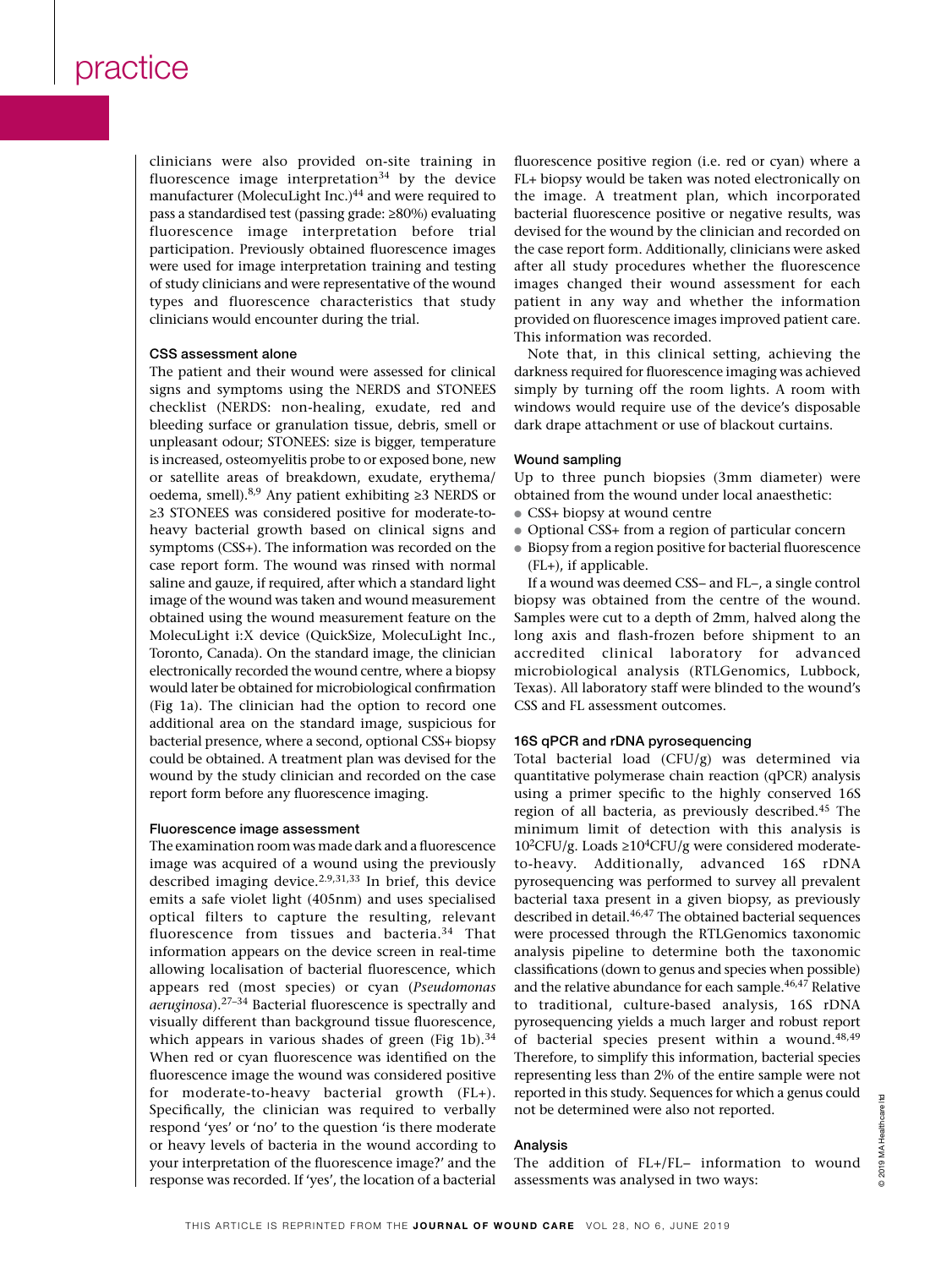- As an addition to the NERDS and STONEES checklist. increasing the likelihood of a patient exhibiting three or more CSS
- CSS+ FL, in which the presence of bacterial fluorescence anywhere within or around the wound was considered positive for moderate-to-heavy bacterial loads, regardless of the CSS determination. True positives (TP), false positives (FP), true negatives

(TN) and false negatives (FN) for CSS alone and in conjunction with fluorescence imaging were determined from microbiological assessment of biopsies. Total bacterial loads  $\geq 10^{4}$ CFU/g were considered microbiologically positive. Standard diagnostic accuracy measures were calculated for CSS alone and CSS in conjunction with fluorescence imaging. Diagnostic measures included accuracy, sensitivity, specificity, positive predictive value (PPV) and negative predictive value (NPV).

#### Note that PPV was identical across all groups, so could not be statistically tested. Out of the 19 wounds assessed, only one wound did not have moderate-to-heavy load of bacteria, as determined by microbiology. Therefore, due to the small sample size (n=1), statistical tests comparing specificity could not be performed. Statistical testing of NPVs was performed using the method proposed by Leisenring et al.50 Note that Leisenring's asymptotic test is also limited by the small true negative sample size in this population; NPV results should therefore be interpreted with caution. All tests were performed using R statistical software (version 3.3.3). To account for multiple comparisons, a significance level of p≤0.0125 (i.e. 0.05/4) was chosen for all tests.

#### Clinician questionnaire

In addition to the primary study outcomes, after all study procedures were complete the clinicians were asked to fill in a structured questionnaire regarding how the fluorescence imaging results supported their real-time wound care decision-making. Specifically, the case report forms required the clinician to identify the

#### Statistical analysis

One-sided McNemar's tests were used to compare accuracy and sensitivity between the assessment methods.

Fig 2. Example of DNA pyrosequencing data is shown from two individual patient wounds. In this VLU with notable regions of red bacterial fluorescence (wound c, Fig 3), biopsy data revealed the presence of five confirmed bacterial species, as well as additional bacteria that could not be classified down to the genus or bacterial level (a). This venous leg ulcer with widespread cyan/white fluorescence (wound d, Fig 3) was predominantly monomicrobial; 92% of the bacteria present (10<sup>8</sup> colony forming units g) was *Pseudomonas aeruginosa(b*).

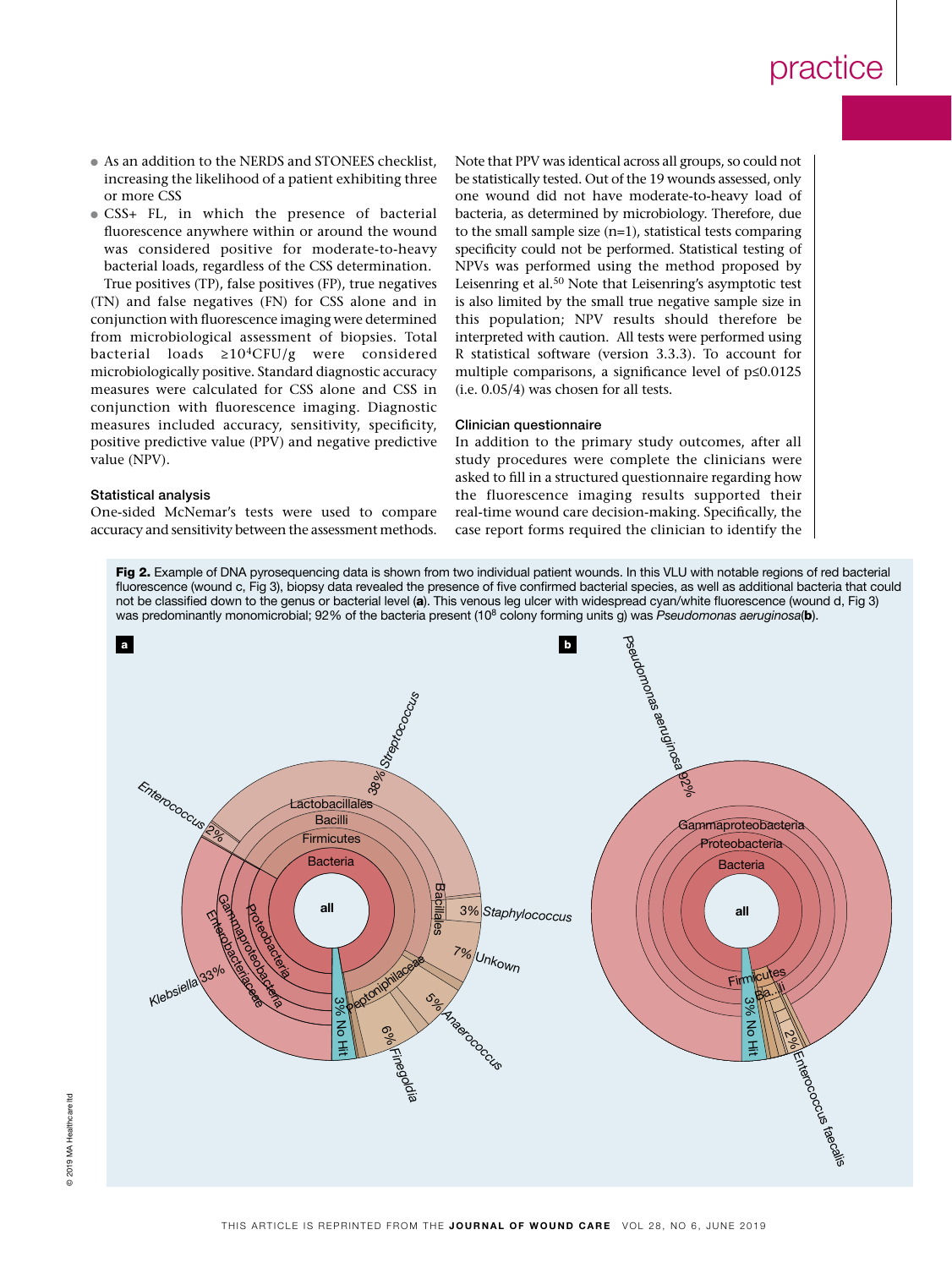#### Table 1. Patients exhibiting various numbers of clinical signs and symptoms (CSS) based on the NERDS and STONEES checklists

| <b>Number of signs/symptoms present</b> | <b>NERDS</b> | <b>STONEES</b> |
|-----------------------------------------|--------------|----------------|
| 0                                       | 26%          | 37%            |
|                                         | 21%          | 32%            |
| $\mathcal{P}$                           | 32%          | 32%            |
| $>3^*$                                  | 21%          | 0              |
|                                         |              |                |

\*Wounds were considered CSS+ when patients exhibited ≥three NERDS and/or STONEES checklist

#### Table 2. Diagnostic accuracy measures of clinical signs and symptoms (CSS) with and without the addition of FL-imaging for detecting wounds with moderate-to-heavy bacterial loads

|             | CSS alone | FL added to<br><b>CSS checklist<sup>↑</sup></b> | $CSS + FL^{1}$      |
|-------------|-----------|-------------------------------------------------|---------------------|
| <b>PPV</b>  | 100       | 100                                             | 100                 |
| <b>NPV</b>  | 6.7       | 11.1                                            | 16.7                |
| Accuracy    | 26.3      | 57.9                                            | 73.7                |
| Sensitivity | 22.2      | 55.5                                            | $72.2$ <sup>§</sup> |

\*Wounds were considered CSS+ when patients exhibited ≥three NERDS and/or STONEES checklist; †FL-positive status considered as an additional item on the NERDS and/or STONEES checklist; ¶ FL-positive status and CSS positive status were equally weighted in the determination of whether a wound had moderate to heavy bacterial loads; §p-value = 0.002

> specific areas of wound care in which fluorescence imaging guided their assessment and treatment plan decision-making (e.g. cleaning, sampling, debridement, treatment selection, antimicrobial administration, documentation), whether the information in the fluorescence images increased their confidence in their wound assessment or treatment decision and whether the information provided by fluorescence imaging improved patient care overall. The questionnaire also required the clinicians to indicate whether fluorescence imaging aided the implementation of the T.I.M.E framework, a checklist used world wide to guide wound bed preparation (T.I.M.E: tissue management, infection/ inflammation, moisture balance, edge of wound). $51,52$

#### Results

#### Patient population

We examined 19 patients with wounds of unknown infection or bacterial burden status (17 VLU and two DFU wounds) were enrolled in this study by two clinicians from a single centre. Patients ranged in age from 34 to 87 years old and were 58% male and 42% female. Average wound area was 10.81cm2 (range: 1.29– 47.27cm2) at the time of study enrolment. Wound duration before this single visit study was as follows:  $\langle$  2 months (16% of wounds), 3–6 months (21%), 6–12 months (21%), >12 months (42%).

#### Bacterial load and diversity

qPCR analysis of biopsies found that 95% (18/19) of patients were positive for moderate-to-heavy bacterial loads  $(\geq 10^4$ CFU/g). Overall, bacterial loads in this patient group were high  $(-10^6-10^{10}$ CFU/g) at the time of study visit. Pyrosequencing data for 18/19 study wounds that were positive for moderate-to-heavy bacterial loads revealed 52 unique bacterial species from 39 bacterial genera across all the wounds. More than one predominantly abundant bacterial species was detected in 17/18 wounds. Examples of species and taxonomy data observed are shown in Fig 2a. Species identified in study wounds varied widely between wounds, as expected. Moreover, bacterial species varied widely from wound to wound. Only four species were observed in ≥4 wounds: *Staphylococcus aureus* (eight wounds), *Corynebacterium striatum* (seven wounds), *Propionibacterium acnes* (seven wounds), and *Pseudomonas aeruginosa* (four wounds).

#### CSS assessment

Only 21% (4/19) of patients were identified as positive (for moderate-to-heavy bacterial loads) based on clinical signs and symptoms alone (Table 1). This assessment was based on exhibiting ≥3 of the symptoms on the NERDS and/or STONEES checklists. Approximately half of the patients in this study exhibited either none or one symptom, including some patients with bacterial loads of  $>10^9$ CFU/g (Table 1). This resulted in a CSS specificity of 22.2% and an accuracy of 26.3% (Table 2).

#### Bacterial fluorescence imaging

Bacterial fluorescence imaging in combination with CSS assessment led to 2.5–3.2-fold improvements in reported diagnostic accuracy measures, compared with CSS assessment alone (Table 2). Example fluorescence images and their corresponding microbiology, from wounds that were CSS negative, can be seen in Fig 3. As an addition to the NERDS and STONEES checklist, information on bacterial presence from the real-time fluorescence images increased sensitivity to 55.5% (for detecting moderate-to-heavy loads) and accuracy to 57.9%. However, the large percentage of patients exhibiting only one or zero additional signs and symptoms hindered the ability of FL+ images to declare the wound positive for moderate-to-heavy growth when used in this capacity. In contrast, when bacterial fluorescence imaging (FL+ status) was given equal weighting to CSS+ status in its ability to call a wound positive for moderate-to-heavy bacterial loads, this significantly increased sensitivity to 72.2% (p=0.002) and accuracy to 73.7% (p=0.002), vastly superior to CSS alone (Table 2). Regions of bacterial fluorescence, whether red or cyan (Fig 2), resulted in positive microbiology results in all cases, i.e. no false positives were detected. Microbiology (qPCR) from bacterial fluorescence positive (FL+) biopsies yielded total bacterial loads ranging from  $10^7$  to  $10^{10}$ CFU/g. The low number of true negative wounds in this patient population (<104CFU/g, 1/19) prevented statistical analysis of specificity and limited ability to properly test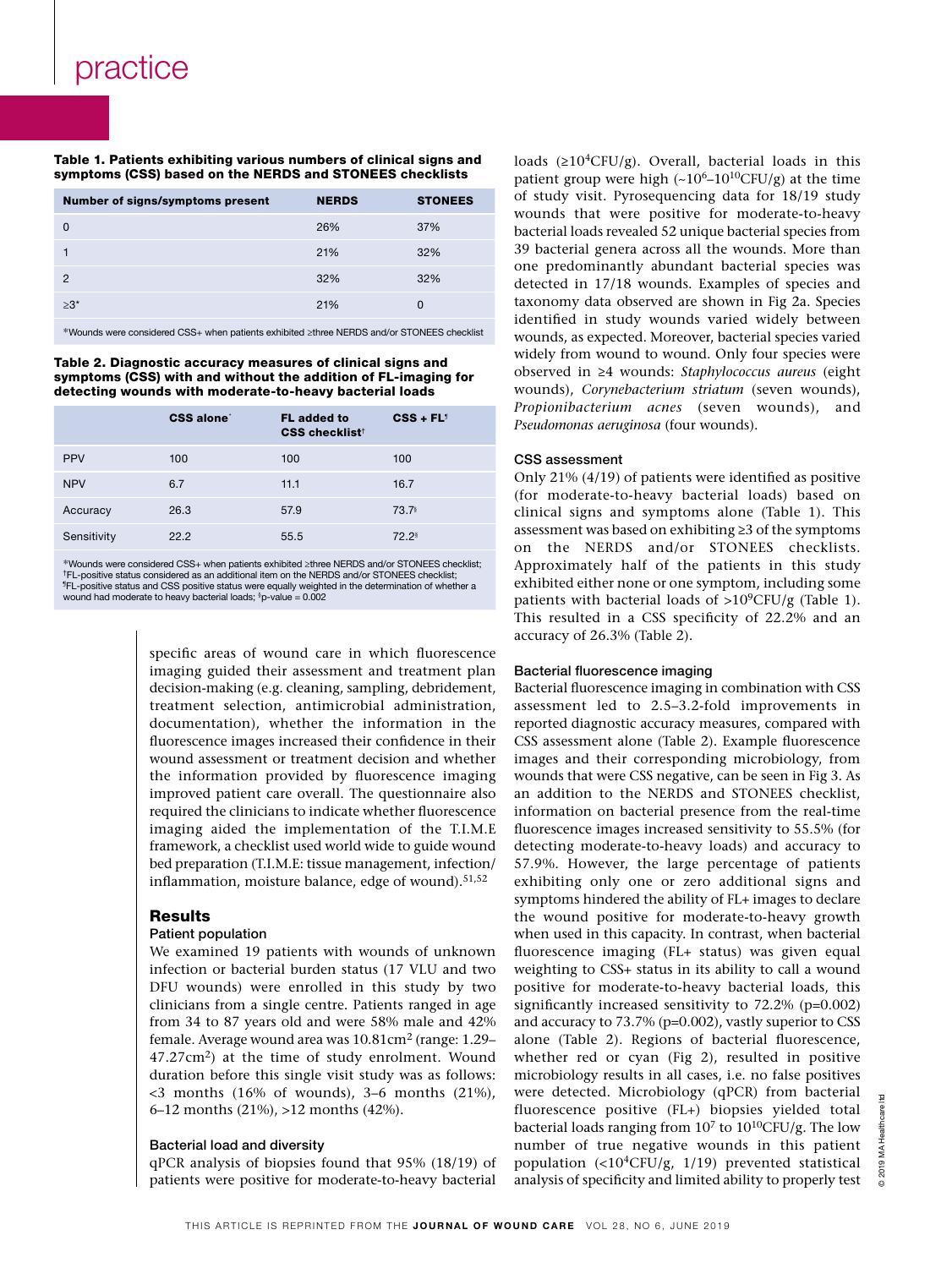negative predictive value. NPV results should be interpreted with caution.

#### Use of bacterial fluorescence information

Based on questionnaire data, clinicians reported that overall patient care was improved by fluorescence imaging assessment in 18/19 cases (95%). Assessment with fluorescence imaging led to identification of wounds with moderate-to-heavy bacterial loads that were missed by CSS evaluation alone (47% of study wounds), modified treatment plans for 73% of wounds, and improved clinician confidence in the original CSS (alone) assessments in 21% of wounds (Fig 4). Overall, some clinician treatment decisions for a given study participant were directly and immediately altered after seeing wound fluorescence images in 14/19 cases (73%). The specific procedures of wound care that were influenced by fluorescence image-guidance in this study are summarised in Fig 4, and include wound assessment (74%), more targeted sampling location (47%), and cleaning (42%). Antimicrobial stewardship decisions were guided by fluorescence imaging in 47% of cases; treatment plans under fluorescence guidance increased prescription of topical antibiotics in 26%, but also decreased topical antibiotic usage in 10% of study wounds. This may indicate more effective and evidencebased antimicrobial resource use and should be investigated in a larger patient population. Fluorescence imaging influenced and guided wound debridement decisions, such as method, extent, location, in 42% of cases. Fluorescence imaging prompted the use of imageguided debridement in 26% of wounds that would not otherwise be debrided based on CSS assessment alone. Moreover, fluorescence imaging prompted a change of decision from mechanical to sharp debridement (5%) and avoidance of otherwise planned debridement procedures when fluorescence images suggested it was unwarranted (10%). Based on clinician survey data, wound bed preparation (T.I.M.E. framework) was aided in 90% of wounds, primarily by tissue management (63%) and infection/inflammation (90%; Fig 4).

#### **Discussion**

Wound bacterial management is critical, therefore evaluation of CSS to determine a wound's status along the accepted bacterial contamination-to-infection continuum is important to any wound assessment. Infection is a highly variable host response to high bacterial loads, governed largely by the innate immune response to this bacterial burden.3,10,18,19,53 Many patients with infected wounds are asymptomatic,15,17,18,22 and non-infected, heavily colonised wounds are supposed to be asymptomatic by definition,  $4,22$  yet they still require identification to guide appropriate treatment and prevent escalation to local infection.2–4,53,54 We hypothesised that the addition of bacterial fluorescence imaging $30,33$  to standard wound assessments using CSS checklists (NERDS and STONEES) could improve identification of wounds with

moderate-to-heavy bacterial loads, identifying those wounds that would otherwise have received improper treatment in the absence of real-time bacterial visualisation. Study data revealed a threefold increase in sensitivity when bacterial fluorescence imaging was added to the clinician's traditional assessment process. This resulted in the identification of wounds with

Fig 3. Examples of study wounds missed by CSS assessment, but were identified by fluorescence imaging as having moderate-to-heavy bacterial burden. Standard images taken during CSS assessment (left), corresponding fluorescence images (right). X denotes regions of identified bacterial fluorescence from which a biopsy was taken. Total bacterial load (qPCR) and the number of NERDS or STONEES observed are also shown.



Bacterial load: 3.1x107 colony forming units (CFU)/g (*Staphylococcus aureus, Finegoldia spp.*); no NERDS or STONEES detected



Bacterial load: 4.4x108CFU/g (*Campylobacter spp., Clostridium spp., Porphyromonas somerae*); two NERDS detected



Bacterial load: 1.5x108CFU/g (*Streptococcus* spp., *Klebsiella* spp., *Finegoldia* spp.); three NERDS and two STONEES detected



Bacterial load: 2.8x108CFU/g (*Pseudomonas aeruginosa*); no NERDS or STONEES detected

 $\overline{c}$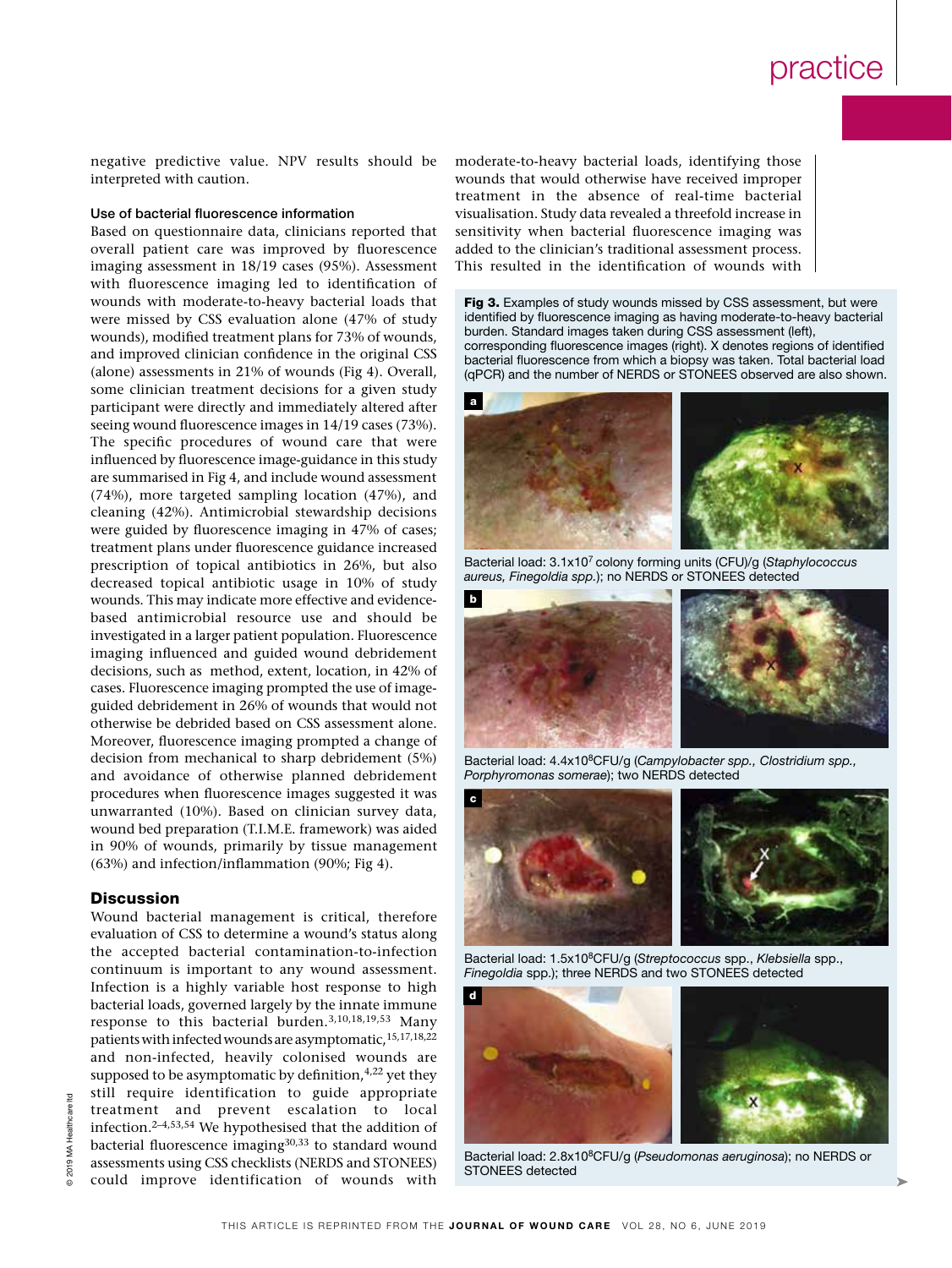Fig 4. Clinician-reported clinical use questionnaire. Clinicians reported for each patient whether bacterial fluorescence images guided various care decisions during wound assessment, treatment, and overall care (a). Clinicians reported whether bacterial fluorescence images guided the T.I.M.E. wound assessment framework for wound bed preparation (b). Pie chart showing how bacterial fluorescence images influenced wound assessment and treatment plans in the 19 patients (c)



moderate-to-heavy bacterial loads that were missed by CSS alone (47% of study wounds), treatment plan modifications for 73% of study wounds, increased clinician confidence, and questionnaire-reported

usefulness in 90% of study wounds for procedures including assessment, wound bed preparation, treatment selection, debridement and antimicrobial stewardship. Results suggest that handheld, point-ofcare bacterial fluorescence imaging offers unique, real-time, bacteria-specific information (otherwise invisible to the unaided eye).

The data in this pilot study suggest that current standard of care assessment for wounds fails to identify many wounds with moderate-to-heavy bacterial loads, leaving patients with undetected, untreated bacterial burden due to delayed and often inappropriate treatment regimens. This finding agrees with numerous studies describing the inherent limitations of current algorithms for diagnosis of infection in chronic wounds.17,18,22 A meta-analysis of CSS effectiveness in >1000 wounds across 15 studies found that most classic signs did not predict the presence of infection.17 Moreover, no individual signs of infection are a significant predictor of bacterial loads of  $\geq 10^{6}$ CFU/g,<sup>16</sup> nor do any individual signs have significant discriminatory capability for detection of these heavy bacterial loads.16 Indeed, many of these signs fall below the line of chance in terms of discriminatory capability.16 Still, the sensitivity of CSS (22%) in this study was lower than some previous reports<sup>9</sup> and, perhaps more pertinent, is much lower than many clinicians surveyed believe it to be. Clinician confidence in CSS effectiveness, despite evidence to the contrary,15,17,18,22,23,55 prevents progress on the unsolved wound assessment problem.<sup>16,56</sup> Clinician confidence in CSS assessment may stem from the tendency for CSS sensitivity values to be exaggerated by the 'clinical trial' setting, in which patients receive a level of care typically above and beyond that of a standard clinical setting.<sup>55</sup> The effectiveness of CSS alone reported in this study is more in line with its effectiveness in standard clinical practice.<sup>17,18,55</sup> Some studies have reported CSS sensitivities as low as 3% in chronic wound populations<sup>18</sup> and meta-analysis revealed that sensitivity of CSS in chronic wounds is often less than  $20\%$ .<sup>17</sup> It should be noted that the microbiological sampling and advanced microbiological analysis metrics (qPCR and DNA pyrosequencing) used in this study may have contributed to a low CSS sensitivity. Swab-based sampling and culture-based analysis, used in most wound care studies, are more prone to false negatives (poor bacterial detection on culture) than the goldstandard biopsies and qPCR microbiological analysis used in this study.<sup>48,49</sup> Poorer bacterial detection abilities such as culture analysis would artificially inflate CSS effectiveness in a heavily contaminated population. The single-visit nature of this study may have also impacted CSS effectiveness. Study clinicians assessed patients for CSS, rather than their regular clinician who would have known more about the patient's symptoms over time. Several of the CSS checklist items are more effectively assessed by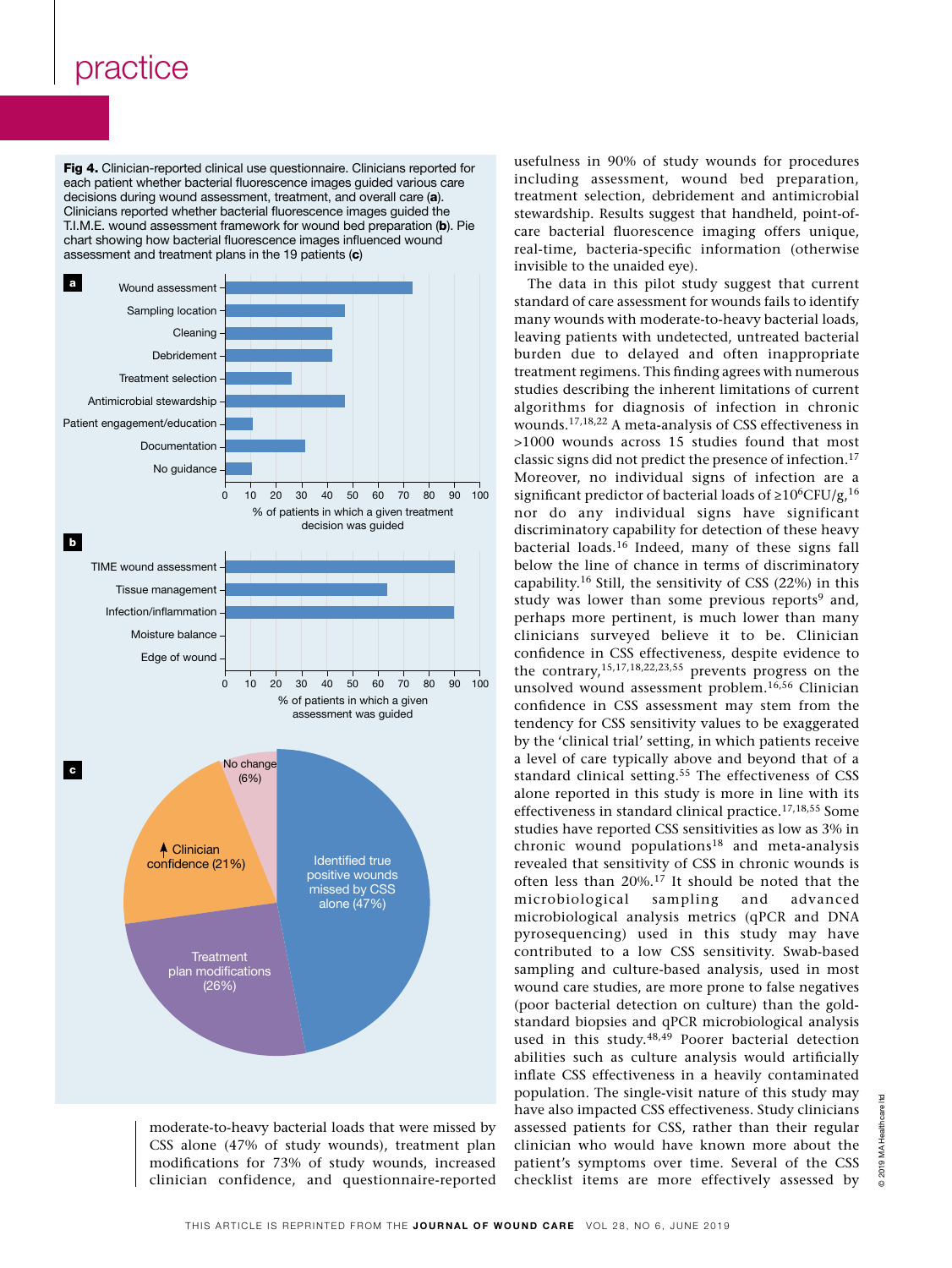studying their relative change over time.18 However, given the agreement with previous meta-analysis, $17$ the reported sensitivity of CSS in this study's heavily bioburdened population (at study visit) appears to correctly depict a single-visit assessment under the current standard of care.

The addition of bacterial fluorescence information by way of real-time imaging, improved sensitivity and accuracy of assessments for detecting moderate-toheavy bacterial loads. There is a growing body of evidence to support the use of point-of-care bacterial fluorescence imaging to identify chronic wounds,  $31,57$ -59,30,32,60 burns,  $^{27,29,61,62}$  surgical<sup>27</sup> and traumatic wounds.27,28,62 These studies, representing more than 200 imaged wounds, largely concluded that fluorescence information improved detection of clinicallyconcerning levels of bacteria, thus empowering evidence-based treatment decisions including treatment selection<sup>28,30,57,62–64</sup> and antimicrobial stewardship practices.62,63 In addition to earlier detection, bacterial fluorescence images provide information on the location and extent of bacterial loads within or around a wound. This information enabled treatment to be targeted to specific regions of the wound, for example debridement of colonised tissues while leaving non- or lesser-colonised tissues intact. In the present study, fluorescence information guided debridement-based treatment decisions in 63% of wounds. Targeted treatment to areas of bacterial fluorescence could include expanding the region over which the wound is cleaned or over which a topical antimicrobial is applied. This could target periwound regions of bacterial fluorescence which otherwise may have gone untreated, for example the bacterial fluorescence surrounding the wound in Fig 1.

The health economic implications of earlier and more accurate detection of high bacterial burden will surely be a topic of active research in the coming years. A pilot study demonstrated potential for faster wound area reduction when fluorescence guided care was used over a seven-week period, compared with a period of standard of care alone, $30$  which would greatly reduce total wound care expenditure. Preliminary health economic modelling of the data in the current study predicted progression of each of the 19 patients within the IWII bacterial load continuum<sup>1</sup> based on Medicare chronic wound progression and expenditure data (from 2252 chronic wound patients).<sup>6</sup> This work reported that earlier identification of concerning bacterial loads, and the resulting earlier and more appropriate interventions, would likely prevent long-term expenditures associated with spreading and systemic infections (e.g. hospitalisation).<sup>65</sup> Indeed, a recent article reported cost savings of £3500 in a single patient when fluorescence images found an otherwise undetected region of pus and contamination in an amputated stump about to be grafted.62 Future studies should be planned to directly determine the health economic potential of this fluorescence device.

#### Limitations

The interpretation of findings of this single centre study need to be considered in the context of study limitations. Due to the pilot, exploratory nature of this study, the sample size was small and the study was not statistically powered. The single visit nature of the study prevented follow-up to determine whether fluorescence-guided decisions had an effect on longer-term clinical outcomes. Moreover, the percentage of enrolled patients that were true negatives based on microbiology (bacterial load <104CFU/g, 1/19 patients) was surprisingly low, preventing statistical testing of specificity and challenging the ability to determine NPV in this patient cohort (though these have been reported in other studies; recent reports of NPV have ranged from 90 to 100%).<sup>27,60,61</sup> This may have been due, at least in part, to the study's exclusion of patients on antibiotics. Patients actively taking systemic or oral antibiotics would be anticipated to have low bacterial loads. Future, larger sample size studies should consider including these patients to achieve the true (microbiology) negatives required for more comprehensive diagnostic accuracy testing. However, the lack of true negatives may also have been due to the study being conducted at a single site and the fact that many of the study participants did not receive regular wound care. This is likely to have selected for patients in the study population who were microbiologically positive patients for heavy bacterial burden. However, it does not explain the ineffectiveness of CSS for detecting bacterial loads in this population. Future studies should evaluate relative effectiveness of CSS in combination with fluorescence imaging across multiple sites and geographic locations, to increase heterogeneity of the study clinicians and patient populations and therefore reduce the possibility of any single-site bias.

Recognising the new knowledge about the patient population and study design learned from this pilot study, a larger, multi-centre clinical trial is currently underway to address the current study's limitations. We anticipate the results of that larger study to be reported in late 2019.

#### Conclusions

In summary, data from this pilot trial demonstrate that point-of-care bacterial fluorescence imaging using the handheld imaging device, when used in combination with standard of care CSS, can improve sensitivity and accuracy of wound assessments in detecting moderateto-heavy bacterial loads in real-time. This simple to use imaging tool was found to be useful by study clinicians for assessment and treatment of a wide variety of chronic wounds, including image-guided debridement, sampling, cleaning, treatment selection and antimicrobial administration. Fluorescence image-interpretation was rapid and simple and the device integrated into the clinical workflow well. Evidence from this study demonstrates that it is possible to produce patient-centric treatment plans in real-time using bacterial fluorescence. By enabling clinicians to visualise bacterial burden in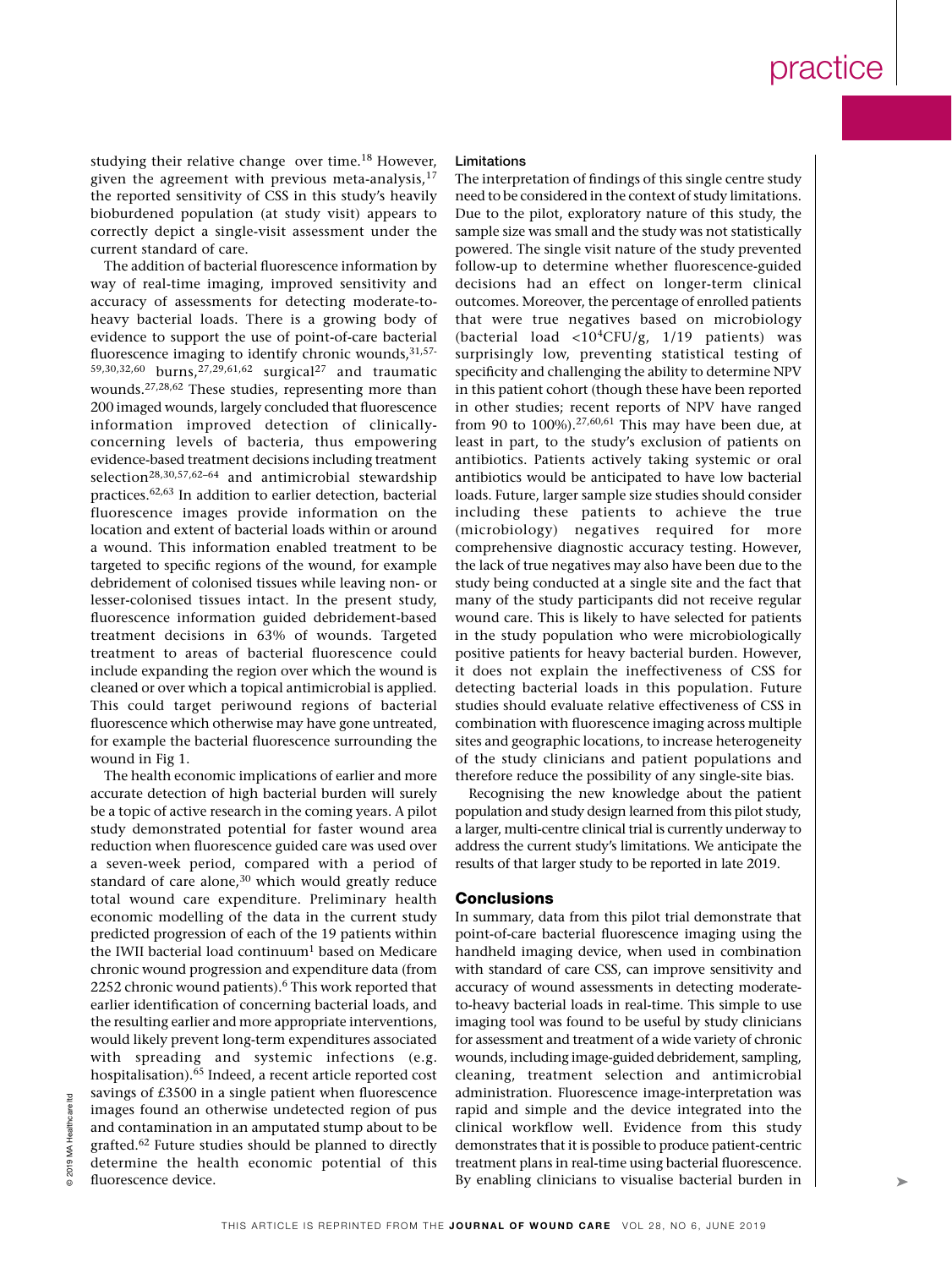wounds during routine assessment and treatment procedures, this novel technology helps them to make more objective decisions which can be documented, thus helping to address important limitations in conventional wound care. JWC

#### References

1 International Wound Infection Institute (IWII) Wound infection in clinical practice. Wounds International 2016

2 Edwards R, Harding KG. Bacteria and wound healing. Curr Opin Infect Dis 2004; 17(2):91–96. https://doi.

org/10.1097/00001432-200404000-00004

3 Siddiqui AR, Bernstein JM, Chronic wound infection: Facts and

controversies. Clin Dermatol 2010; 28(5):519–526. https://doi.org/10.1016/j. clindermatol.2010.03.009

4 Ovington L. Bacterial toxins and wound healing. Ostomy Wound Manage 2003; 49(7A Suppl):8–12

5 Guest JF, Ayoub N, McIlwraith T et al. Health economic burden that different wound types impose on the UK's National Health Service. Int Wound J 2017; 14(2):322–330. https://doi.org/10.1111/iwj.12603

6 Stockl K, Vanderplas A, Tafesse E, Chang E. Costs of lower-extremity ulcers among patients with diabetes. Diabetes Care 2004; 27(9):2129– 2134. https://doi.org/10.2337/diacare.27.9.2129

7 Kallstrom G. Are quantitative bacterial wound cultures useful? J Clin Microbiol 2014; 52(8):2753–2756. https://doi.org/10.1128/JCM.00522-14 8 Sibbald RG, Woo K, Ayello EA. Increased bacterial burden and infection: the story of NERDS and STONES. Adv Skin Wound Care 2006; 19(8):447– 461. https://doi.org/10.1097/00129334-200610000-00012

9 Woo KY, Sibbald RG. A cross-sectional validation study of using NERDS and STONEES to assess bacterial burden. Ostomy Wound Manage 2009; 55(8):40–48

10 Cutting KF, Harding KG. Criteria for identifying wound infection. J Wound Care 1994; 3(4):198–201. https://doi.org/10.12968/ jowc.1994.3.4.198

11 Cutting KF, White R. Defined and refined: criteria for identifying wound infection revisited. Br J Community Nurs 2004; 9 Sup1:S6–S15. https://doi. org/10.12968/bjcn.2004.9.Sup1.12495

12 Cutting KF, White RJ. Criteria for identifying wound infection—revisited. Ostomy Wound Manage 2005; 51(1):28–34

13 Gardner SE, Frantz RA, Troia C et al. A tool to assess clinical signs and symptoms of localized infection in chronic wounds: development and reliability. Ostomy Wound Manage 2001; 47(1):40–47

14 Lipsky BA, Berendt AR, Deery HG et al. Diagnosis and treatment of diabetic foot infections. Clin Infect Dis 2004; 39(7):885–910. https://doi. org/10.1086/424846

15 Gardner SE, Frantz RA, Doebbeling BN. The validity of the clinical signs and symptoms used to identify localized chronic wound infection. Wound Repair Regen 2001; 9(3):178–186. https://doi.

org/10.1046/j.1524-475x.2001.00178.x

16 Gardner SE, Hillis SL, Frantz RA. Clinical signs of infection in diabetic foot ulcers with high microbial load. Biol Res Nurs 2009; 11(2):119–128. https://doi.org/10.1177/1099800408326169

17 Reddy M, Gill SS, Wu W et al. Does this patient have an infection of a chronic wound? JAMA 2012; 307(6):605–611. https://doi.org/10.1001/ jama.2012.98

18 Serena TE, Hanft JR, Snyder R. The lack of reliability of clinical examination in the diagnosis of wound infection: preliminary communication. Int J Low Extrem Wounds 2008; 7(1):32–35. https://doi. org/10.1177/1534734607313984

19 Cutting KF. Identification of infection in granulating wounds by registered nurses. J Clin Nurs 1998; 7(6):539–546. https://doi. org/10.1046/j.1365-2702.1998.00205.x

20 Wirthlin DJ, Buradagunta S, Edwards RA et al. Telemedicine in vascular surgery: Feasibility of digital imaging for remote management of wounds. J Vasc Surg 1998;27(6):1089–1100. https://doi.org/10.1016/ S0741-5214(98)70011-4

21 Ambrosch A, Lobmann R, Pott A, Preißler J. Interleukin-6 concentrations in wound fluids rather than serological markers are useful in assessing bacterial triggers of ulcer inflammation. Int Wound J 2008; 5(1):99–106. https://doi.org/10.1111/j.1742-481X.2007.00347.x

22 Gardner SE, Frantz RA. Wound bioburden and infection-related complications in diabetic foot ulcers. Biol Res Nurs 2008; 10(1):44–53. https://doi.org/10.1177/1099800408319056

23 Gardner SE, Frantz RA, Saltzman CL et al. Diagnostic validity of three swab techniques for identifying chronic wound infection. Wound Repair Regen 2006; 14(5):548–557. https://doi.

org/10.1111/j.1743-6109.2006.00162.x

24 Bill TJ, Ratliff CR, Donovan AM et al. Quantitative swab culture versus tissue biopsy: a comparison in chronic wounds. Ostomy Wound Manage 2001;47(1):34–37

25 Ehrenkranz NJ, Alfonso B, Nerenberg D. Irrigation-aspiration for culturing draining decubitus ulcers: correlation of bacteriological findings with a clinical inflammatory scoring index. J Clin Microbiol 1990; 28(11):2389–2393

26 Snyder RJ, Kirsner RS, Warriner RA 3rd et al. Consensus recommendations on advancing the standard of care for treating neuropathic foot ulcers in patients with diabetes. Ostomy Wound Manage 2010; 56(4 Suppl):S1–S24

27 Blackshaw EL, Jeffery SL. Efficacy of an imaging device at identifying the presence of bacteria in wounds at a plastic surgery outpatients clinic. J Wound Care 2018; 27(1):20–26. https://doi.org/10.12968/jowc.2018.27.1.20 28 Blumenthal E, Jeffery S. Autofluorescence imaging for evaluating debridement in military and trauma wounds. Mil Med 2018; 183

suppl\_1:429–432. https://doi.org/10.1093/milmed/usx145 29 Blumenthal E, Jeffery SL. The use of the moleculight i:x in managing burns: a pilot study. J Burn Care Res 2018; 39(1):154–161

30 DaCosta RS, Kulbatski I, Lindvere-Teene L et al. Point-of-care autofluorescence imaging for real-time sampling and treatment guidance of

bioburden in chronic wounds: first-in-human results. PLoS One 2015; 10(3):e0116623. https://doi.org/10.1371/journal.pone.0116623 31 Hill R, Rennie M, Douglas J. Using bacterial fluorescence imaging and antimicrobial stewardship to guide wound management practices: a case series. Ostomy Wound Manage 2018; 64(8):18–28. https://doi. org/10.25270/owm.2018.8.1828

32 Ottolino-Perry K, Chamma E, Blackmore KM et al. Improved detection of clinically relevant wound bacteria using autofluorescence image-guided sampling in diabetic foot ulcers. Int Wound J 2017; 14(5):833–841. https:// doi.org/10.1111/iwj.12717

33 Rennie MY, Lindvere-Teene L, Tapang K, Linden R. Point-of-care fluorescence imaging predicts the presence of pathogenic bacteria in wounds: a clinical study. J Wound Care 2017; 26(8):452–460. https://doi. org/10.12968/jowc.2017.26.8.452

34 Rennie M, Dunham D, Lindvere-Teene L et al. Understanding real-time fluorescence signals from bacteria and wound tissues observed with the MolecuLight i:XTM. Diagnostics (Basel) 2019; 9(1):22. https://doi. org/10.3390/diagnostics9010022

35 Kjeldstad B, Johnsson A, Sandberg S. Influence of pH on porphyrin production in Propionibacterium acnes. Arch Dermatol Res 1984; 276(6):396–400. https://doi.org/10.1007/BF00413361

36 Lee WL, Shalita AR, Poh-Fitzpatrick MB. Comparative studies of porphyrin production in Propionibacterium acnes and Propionibacterium granulosum. J Bacteriol 1978;133(2):811–815

37 McGinley KJ, Webster GF, Leyden JJ. Facial follicular porphyrin fluorescence: correlation with age and density of Propionibacterium acnes. Br J Dermatol 1980;1 02(4):437–441. https://doi. org/10.1111/j.1365-2133.1980.tb06557.x

38 Philipp-Dormston WK, Doss M. Comparison of porphyrin and heme biosynthesis in various heterotrophic bacteria. Enzyme 1973; 16(1-6):57– 64. https://doi.org/10.1159/000459362

39 Schalk IJ, Guillon L. Pyoverdine biosynthesis and secretion in Pseudomonas aeruginosa : implications for metal homeostasis. Environ Microbiol 2013; 15(6):1661–1673. https://doi.org/10.1111/1462-2920.12013 40 Meyer JM, Abdallah MA. The fluorescent pigment of Pseudomonas fluorescens: biosynthesis, purification and physicochemical properties. Microbiology 1978; 107:2. https://dx.doi.org/10.1099/00221287-107-2-319 41 Dietel W, Pottier R, Pfister W et al. 5-Aminolaevulinic acid (ALA) induced

formation of different fluorescent porphyrins: a study of the biosynthesis of porphyrins by bacteria of the human digestive tract. J Photochem Photobiol B 2007; 86(1):77–86. https://doi.org/10.1016/j. jphotobiol.2006.07.006

42 Sader HS, Huband MD, Castanheira M, Flamm RK. Pseudomonas aeruginosa antimicrobial susceptibility results from four years (2012 to 2015) of the International Network for Optimal Resistance Monitoring Program in the United States. Antimicrob Agents Chemother 2017; 61(3):e02252-16. https://doi.org/10.1128/AAC.02252-16

43 Raizman R. Prospective clinical evaluation of fluorescence imaging in positively predicting the presence of Pseudomonas aeruginosa in chronic wounds. EWMA (Krakow, Poland, 2018).

44 MolecuLight. How to use the MolecuLight i:X (e-Learning Modules). https://tinyurl.com/y27qot5c(accessed 15 May 2019)

45 Wolcott RD, Dowd SE. A rapid molecular method for characterising bacterial bioburden in chronic wounds. J Wound Care 2008;17(12):513– 516. https://doi.org/10.12968/jowc.2008.17.12.31769

46 Wolcott RD, Gontcharova V, Sun Y, Dowd SE. Evaluation of the bacterial diversity among and within individual venous leg ulcers using bacterial tag-encoded FLX and Titanium amplicon pyrosequencing and metagenomic approaches. BMC Microbiol 2009;9(1):226. https://doi. org/10.1186/1471-2180-9-226

47 Wolcott RD, Hanson JD, Rees EJ et al. Analysis of the chronic wound microbiota of 2,963 patients by 16S rDNA pyrosequencing. Wound Repair Regen 2016; 24(1):163–174. https://doi.org/10.1111/wrr.12370

 $\overline{B}$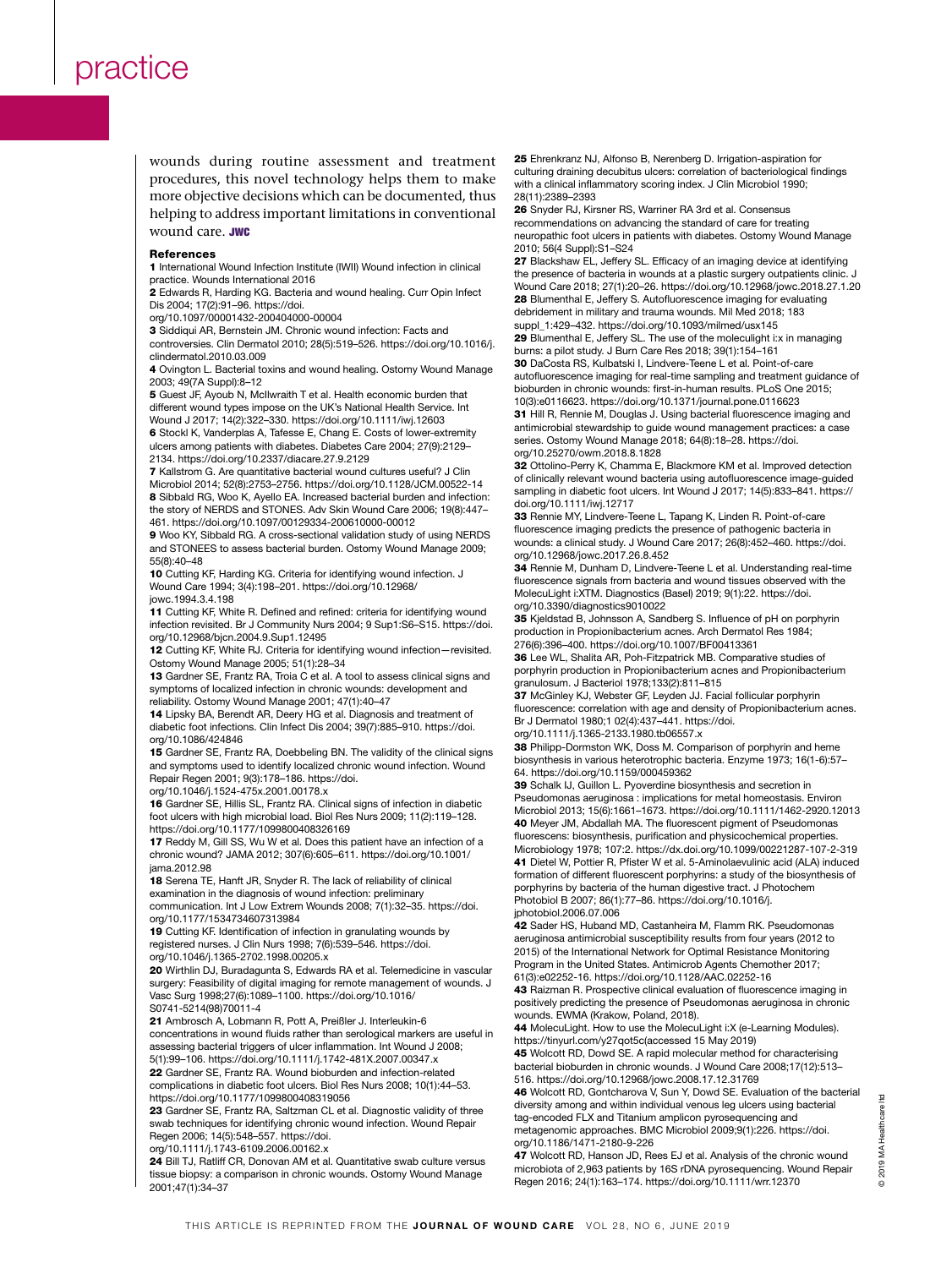48 Rhoads DD, Cox SB, Rees EJ et al. Clinical identification of bacteria in human chronic wound infections: culturing vs. 16S ribosomal DNA sequencing. BMC Infect Dis 2012; 12(1):321. https://doi. org/10.1186/1471-2334-12-321

49 Rhoads DD, Wolcott RD, Sun Y, Dowd SE. Comparison of culture and molecular identification of bacteria in chronic wounds. Int J Mol Sci 2012;

13(3):2535–2550. https://doi.org/10.3390/ijms13032535 50 Leisenring W, Alono T, Pepe MS. Comparisons of predictive values of binary medical diagnostic tests for paired designs. Biometrics 2000;

56(2):345–351. https://doi.org/10.1111/j.0006-341X.2000.00345.x 51 Leaper DJ, Schultz G, Carville K et al. Extending the TIME concept: what have we learned in the past 10 years? Int Wound J 2012; 9 Suppl 2:1–19. https://doi.org/10.1111/j.1742-481X.2012.01097.x

52 Mat Saad AZ, Khoo TL, Halim AS. Wound bed preparation for chronic diabetic foot ulcers. ISRN Endocrinol 2013;2013:1–9. https://doi. org/10.1155/2013/608313

53 Robson MC. Wound infection. A failure of wound healing caused by an imbalance of bacteria. Surg Clin North Am 1997; 77(3):637–650. https://doi. org/10.1016/S0039-6109(05)70572-7

54 Bowler PG, Duerden BI, Armstrong DG. Wound microbiology and associated approaches to wound management. Clin Microbiol Rev 2001; 14(2):244–269. https://doi.org/10.1128/CMR.14.2.244-269.2001

55 Serena TE, Robson MC, Cooper, D, Ignatius J. Lack of reliability of clinical/visual assessment of chronic wound infection: the incidence of biopsy-proven infection in venous leg ulcers. Wounds 2006;1 8:5

56 Bowler PG. The 10(5) bacterial growth guideline: reassessing its clinical relevance in wound healing. Ostomy Wound Manage 2003; 49(1):44–53 57 Raizman R. Bacterial fluorescence imaging of wounds undergoing negative pressure wound therapy guides treatment selection and timing of dressing changes: a clinical case series. J Wound Care, Under review 58 Wu YC, Smith M, Chu A et al. Handheld fluorescence imaging device detects subclinical wound infection in an asymptomatic patient with chronic diabetic foot ulcer: a case report. Int Wound J 2016; m13(4):449– 453. https://doi.org/10.1111/iwj.12451

59 Barau JF, Faure C, Chantemesse C et al. [Use of Moleculight i:X in guiding the diagnosis of wound infection in routine practice] [In French].

#### Reflective questions

- How do you currently determine whether a wound has moderate-to-heavy bacterial loads and is that method effective?
- What are the current challenges with standard of care wound assessment and how can these be tackled?
- How would you apply real-time fluorescence information on bacterial presence and location into your clinical wound assessment and treatment?

Revue Francophone de Cicatrisation 2, 4 (2018). https://doi.org/10.1016/j. refrac.2018.05.004

60 Hurley CM, McClusky P, Sugrue R et al. The efficacy of the moleculight i:x wound intelligence device in the outpatient wound care clinic: a pilot study. J Wound Care. In publication, 2019

61 Alawi SA, Limbourg A, Strauss S, Vogt PM. [Imaging of bacteria in burn wounds treated with split-thicknessgrafts in MEEK/MESH technique: a pilot study with first experiences in clinical wound evaluation with

autofluorescence.] [In German] Handchir Mikrochir Plast Chir 2018; 50:9. https://doi.org/10.1055/a-0584-7488

62 Jeffery S. The utility of MolecuLight bacterial sensing in the management of burns and traumatic wounds. Photonic diagnosis and treatment of infections and inflammatory diseases. Proceedings Volume 1086304; 2019. https://doi.org/10.1117/12.2504377

63 Hill R, Rennie M, Douglas J. Using bacterial fluorescence imaging and antimicrobial stewardship to guide wound management practices: a case series. Ostomy Wound Manage 2018; 64(8):18–28. https://doi. org/10.25270/owm.2018.8.1828

64 Raizman R. Point-of-care fluorescence imaging device guides cleaning and patient education in obese wound care patients in EWMA (Amsterdam, 2017)